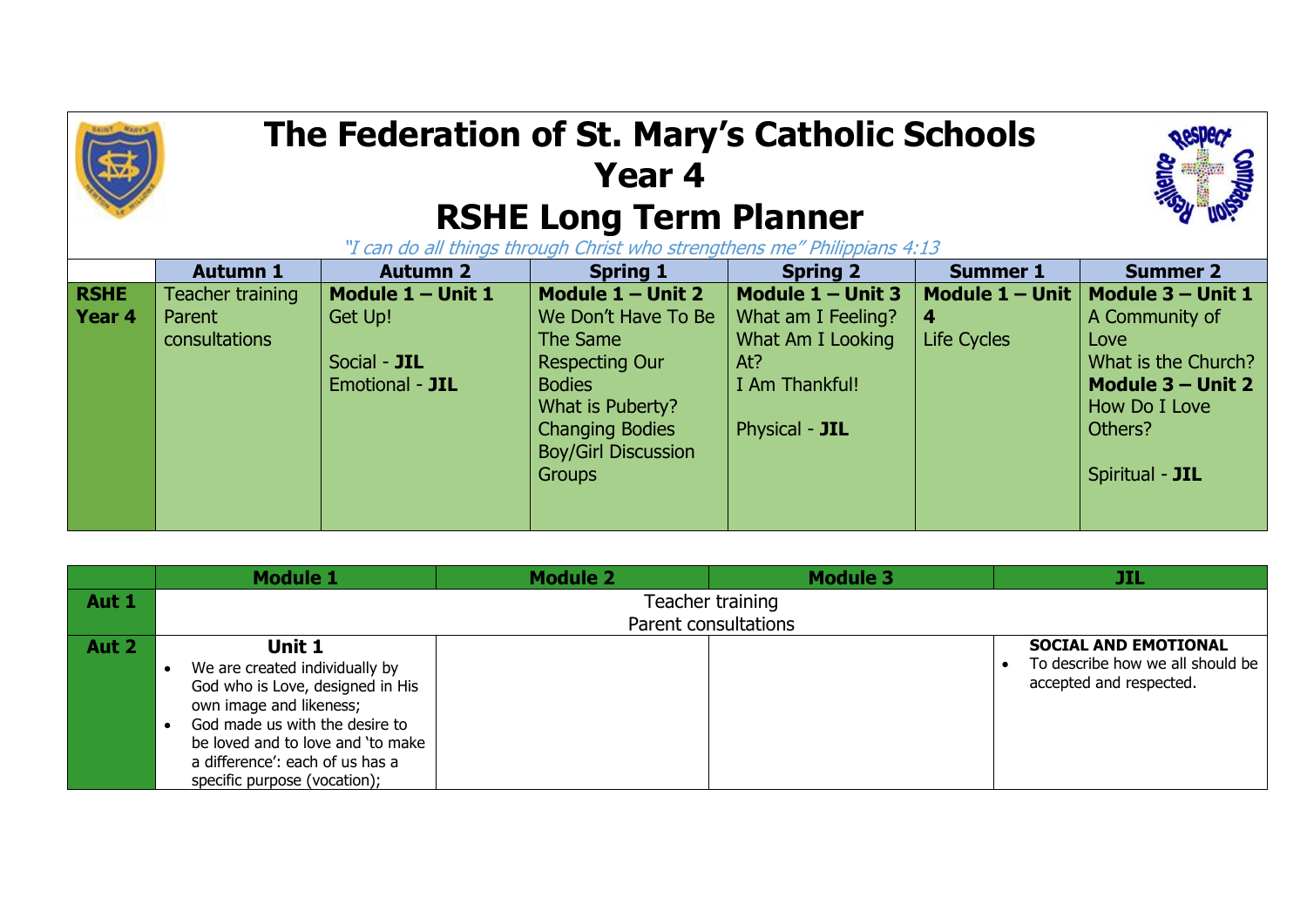|       | Every human life is precious from<br>$\bullet$<br>the beginning of life (conception)<br>to natural death;<br>Personal and communal prayer<br>$\bullet$<br>and worship are necessary ways<br>of growing in our relationship with<br>God;                                                                                                                                                                                                                                                                                                                                                                                                                                                     |  |  |
|-------|---------------------------------------------------------------------------------------------------------------------------------------------------------------------------------------------------------------------------------------------------------------------------------------------------------------------------------------------------------------------------------------------------------------------------------------------------------------------------------------------------------------------------------------------------------------------------------------------------------------------------------------------------------------------------------------------|--|--|
| Spr 1 | <b>Unit 2</b><br>Similarities and differences<br>$\bullet$<br>between people arise as<br>they grow and make<br>choices, and that by living<br>and working together<br>('teamwork') we create<br>community;<br>Self-confidence arises from<br>$\bullet$<br>being loved by God (not<br>status, etc).<br>About the need to respect<br>$\bullet$<br>and look after their bodies<br>as a gift from God through<br>what they wear, what they<br>eat and what they physically<br>do<br>Learn what the term<br>$\bullet$<br>puberty means;<br>Learn when they can expect<br>$\bullet$<br>puberty to take place;<br>Understand that puberty is<br>$\bullet$<br>part of God's plan for our<br>bodies. |  |  |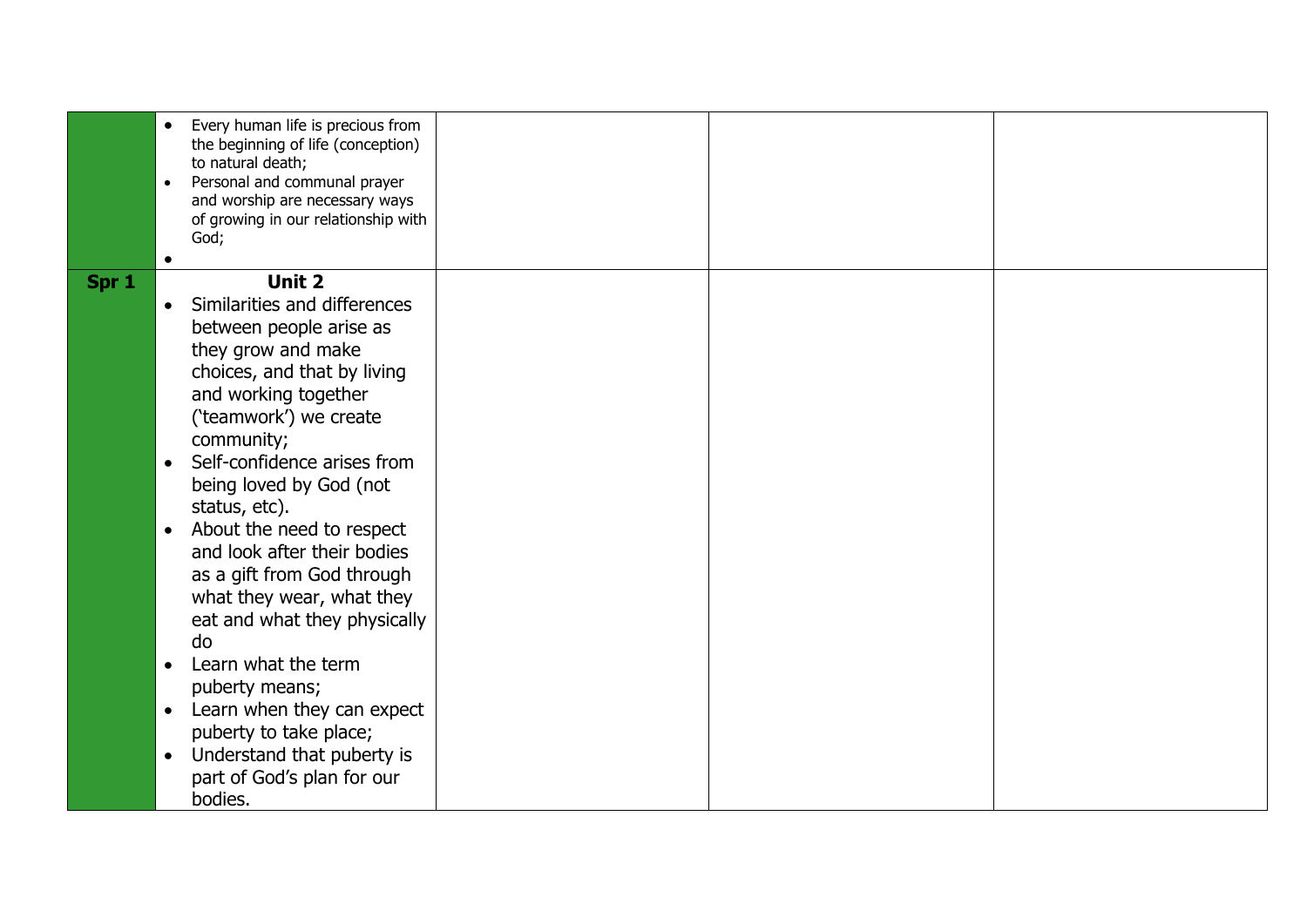|       | Learn correct naming of<br>$\bullet$<br>genitalia;<br>Learn what changes will<br>$\bullet$<br>happen to boys during<br>puberty;<br>Learn what changes will<br>$\bullet$<br>happen to girls during<br>puberty.                                                                                                                                                                                                                                                                                                                                                                                                                               |  |                                                                                                                             |
|-------|---------------------------------------------------------------------------------------------------------------------------------------------------------------------------------------------------------------------------------------------------------------------------------------------------------------------------------------------------------------------------------------------------------------------------------------------------------------------------------------------------------------------------------------------------------------------------------------------------------------------------------------------|--|-----------------------------------------------------------------------------------------------------------------------------|
| Spr 2 | Unit 3<br>That emotions change as<br>they grow up (including<br>hormonal effects);<br>To deepen their<br>$\bullet$<br>understanding of the range<br>and intensity of their<br>feelings; that 'feelings' are<br>not good guides for action;<br>What emotional well-being<br>$\bullet$<br>means;<br>Positive actions help<br>$\bullet$<br>emotional well-being<br>(beauty, art, etc. lift the<br>spirit);<br>Talking to trusted people<br>$\bullet$<br>help emotional well-being<br>(eg.<br>parents/carer/teacher/parish<br>priest).<br>To recognise that images in<br>$\bullet$<br>the media do not always<br>reflect reality and can affect |  | <b>PHYSICAL</b><br>To describe how we should treat<br>others making links with the<br>diverse modern society we live<br>in. |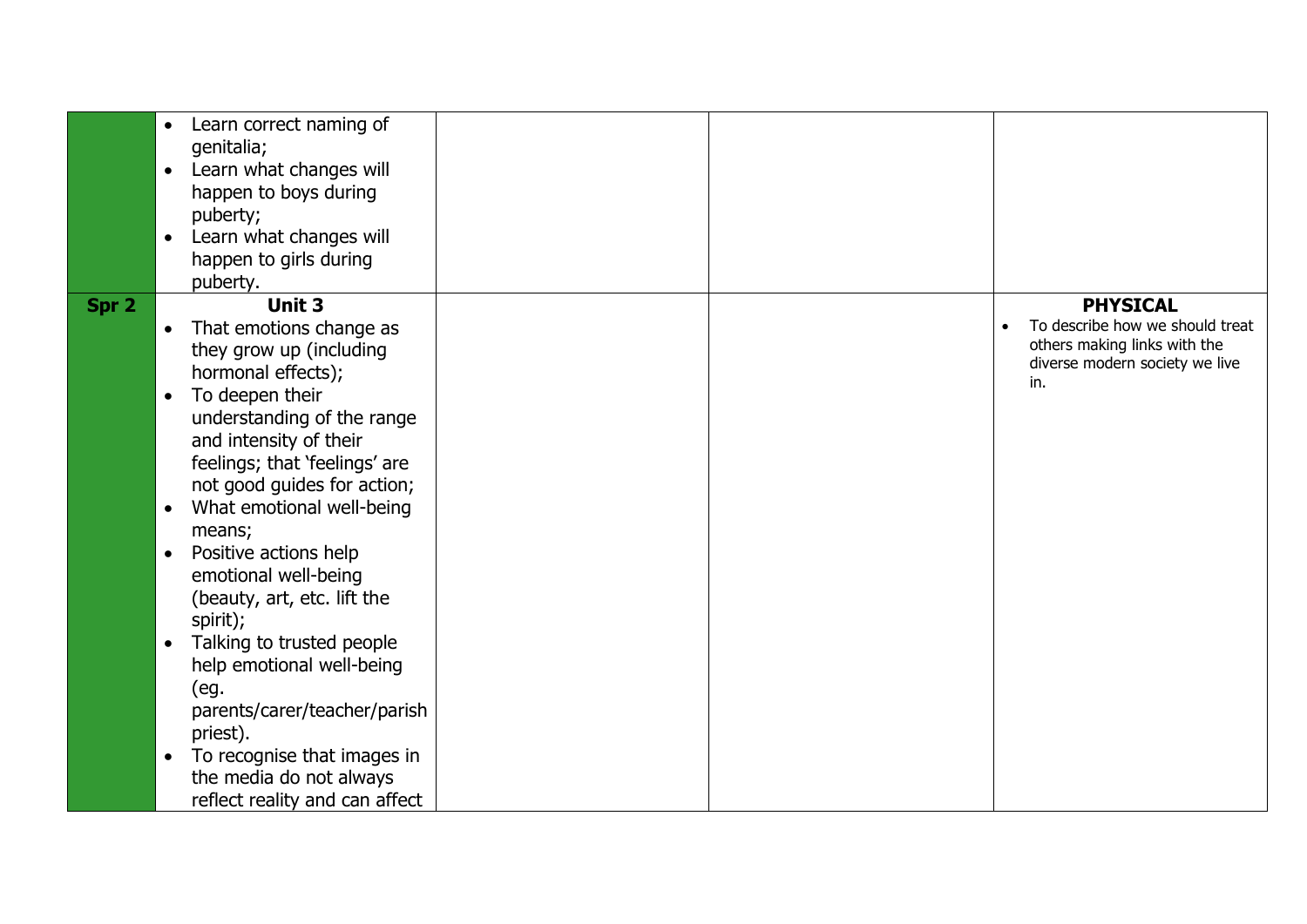|                  | how people feel about<br>themselves.<br>Some behaviour is wrong,<br>$\bullet$<br>unacceptable, unhealthy<br>and risky;<br>Thankfulness builds<br>$\bullet$<br>resilience against feelings of<br>envy, inadequacy and<br>insecurity, and against<br>pressure from peers and the<br>media.                                                                                                                                                                                             |                                                                              |                                                                                     |
|------------------|--------------------------------------------------------------------------------------------------------------------------------------------------------------------------------------------------------------------------------------------------------------------------------------------------------------------------------------------------------------------------------------------------------------------------------------------------------------------------------------|------------------------------------------------------------------------------|-------------------------------------------------------------------------------------|
| Sum <sub>1</sub> | Unit 4<br>That they were handmade<br>$\bullet$<br>by God with the help of<br>their parents;<br>How a baby grows and<br>$\bullet$<br>develops in its mother's<br>womb including,<br>scientifically, the uniqueness<br>of the moment of<br>conception;<br>How conception and life in<br>$\bullet$<br>the womb fits into the cycle<br>of life;<br>That throughout their lives<br>$\bullet$<br>human beings act at three<br>integrated levels: physical,<br>psychological and spiritual. |                                                                              |                                                                                     |
| Sum <sub>2</sub> |                                                                                                                                                                                                                                                                                                                                                                                                                                                                                      | Unit 1<br>God is Love as shown by the<br>Trinity $-$ a 'communion of persons | <b>SPIRITUAL</b><br>To celebrate the uniqueness and<br>innate beauty of each of us. |